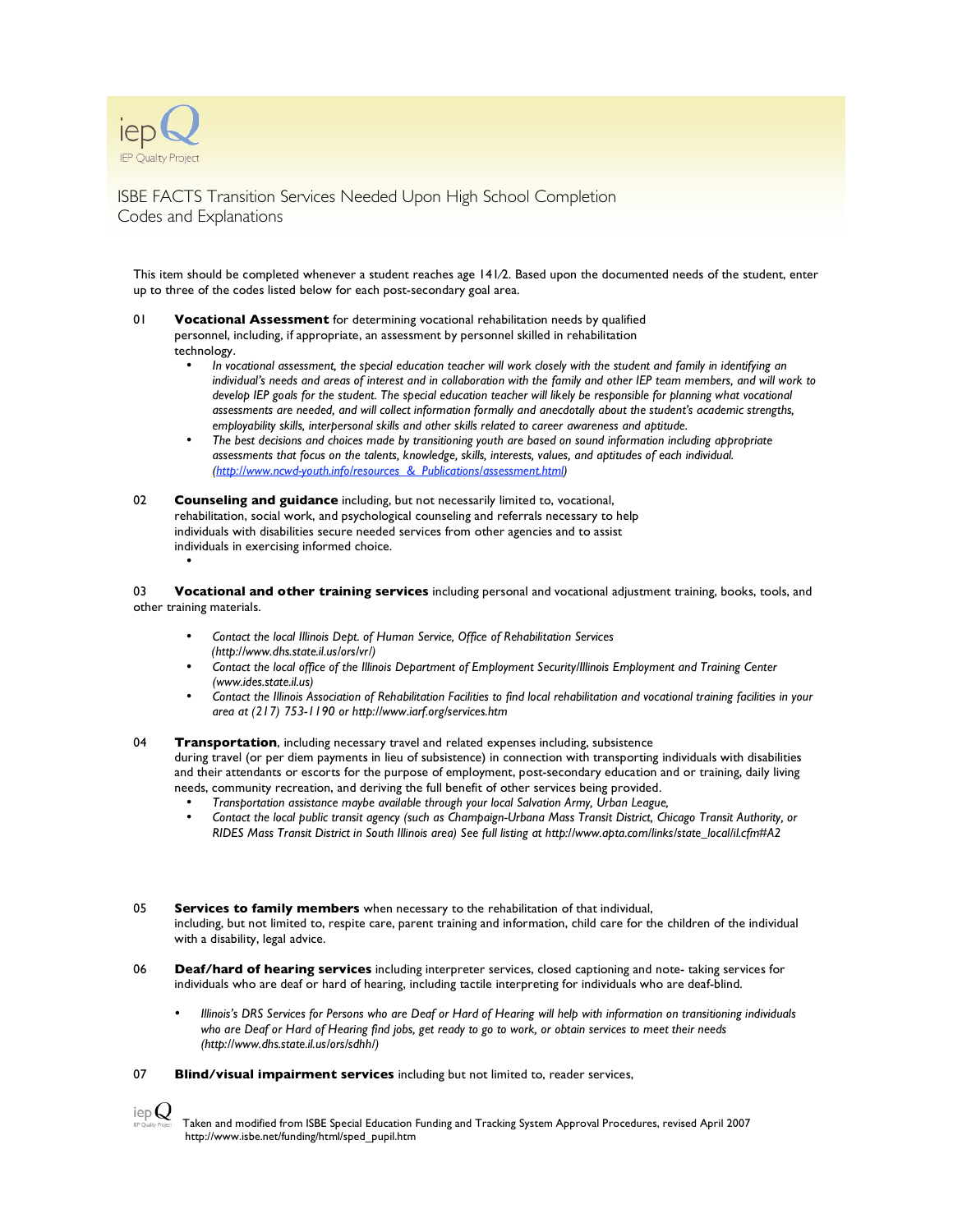rehabilitation teaching services, note-taking services and orientation and mobility.

- Illinois's DRS Bureau of Blind Services (BBS) Program is a resource to explore the programs and services available for *adults with visual impairments in planning a student's transition into adulthood. (http://www.dhs.state.il.us/ors/bbs/)*
- 08 **Assistive technology** including telecommunication, sensory and other technological aids and devices.
	- *Informative websites:*
		- o *http://www.abledata.com*
			- *ABLEDATA provides information on assistive technology and rehabilitation equipment*
		- o *http://www.cast.org*
			- *Center for Applied Special Technology (CAST)'s mission is to expand the development of technology for students with disabilities*
		- o *http://www.vcu.edu/rrtcweb/techlink/index*
			- *Project Tech Link is a good resource for information on best practices and technology products that have been effective in various settings*
- 09 **Job-related services**, including job search and placement assistance, job retention services, follow-up services, and follow-along services.
- 10 **Low intensity competitive employ support:** Intermittent and/or time limited job coaching support in full-time or part-time paid community employment.
- 11 **High intensity competitive employ support:** Daily and/or long term job coaching support in full-time or parttime community employment.
- 12 **Adult independent living support** provided in the person's home, including but not limited to, services that will assist persons with disabilities to perform daily living activities, home maker services, health care management, self advocacy training and assistance managing finances.
- 13 **Adult 24 hour residential care** including those services necessary to maintain individuals in residential facilities.
- 14 **Day Training** a program of day habilitation that focuses on the development of and enhancement of daily adaptive living skills and economic self-sufficiency. Typical activities should be functional and performed at the natural time and in the natural environment, properly sequenced, and be developmentally and age appropriate. Such activities include fine and gross motor development, attention span development, safety, problem solving, grooming, dressing skills, toileting, eating, communications, reduction of maladaptive behavior and promotion of adaptive behavior, quantitative skills, and capacity for independent living. Developmental training also enhances an individual's ability to engage in productive work activities through a focus on professional development, which includes such habilitative goals as cooperation, attendance, productive capacity, and task completion.
- 15 **Sheltered Employment** provides long-term employment in a sheltered environment for individuals whose functional levels require supervision but are not precluded from future movement into a Supported Employment position or a competitive employment position. Sheltered Employment provides general work supervision, including direction and on-the- job training in such areas as work expectations, workplace behavior, compliance to workplace safety standards, and production and task completion. This program provides the opportunity to participate in productive work and to be compensated for that work in accordance with the Fair Labor Act of 1938 (29 U.S.C. 208).
- 16 **Military Enlistment**
	- The Armed Forces offer opportunity, challenge, and structure to young adults. Some young adults with LD or AD/HD may be disqualified for military service under current, regulations. For example, the current use of medication to *improve or maintain academic skills is disqualifying. (http://www.add.org/articles/armedforces.html)*
	- •
- 17 **Case management**, person centered planning, provision of linkages to needed supports and services, assistance in learning and exercising self-advocacy.
- 18 **Recreational services** including but not limited to, socialization with peers, YMCA sponsored activities, and park district activities
	- *Contact the county parks and recreation department for programs and*



Taken and modified from ISBE Special Education Funding and Tracking System Approval Procedures, revised April 2007 http://www.isbe.net/funding/html/sped\_pupil.htm